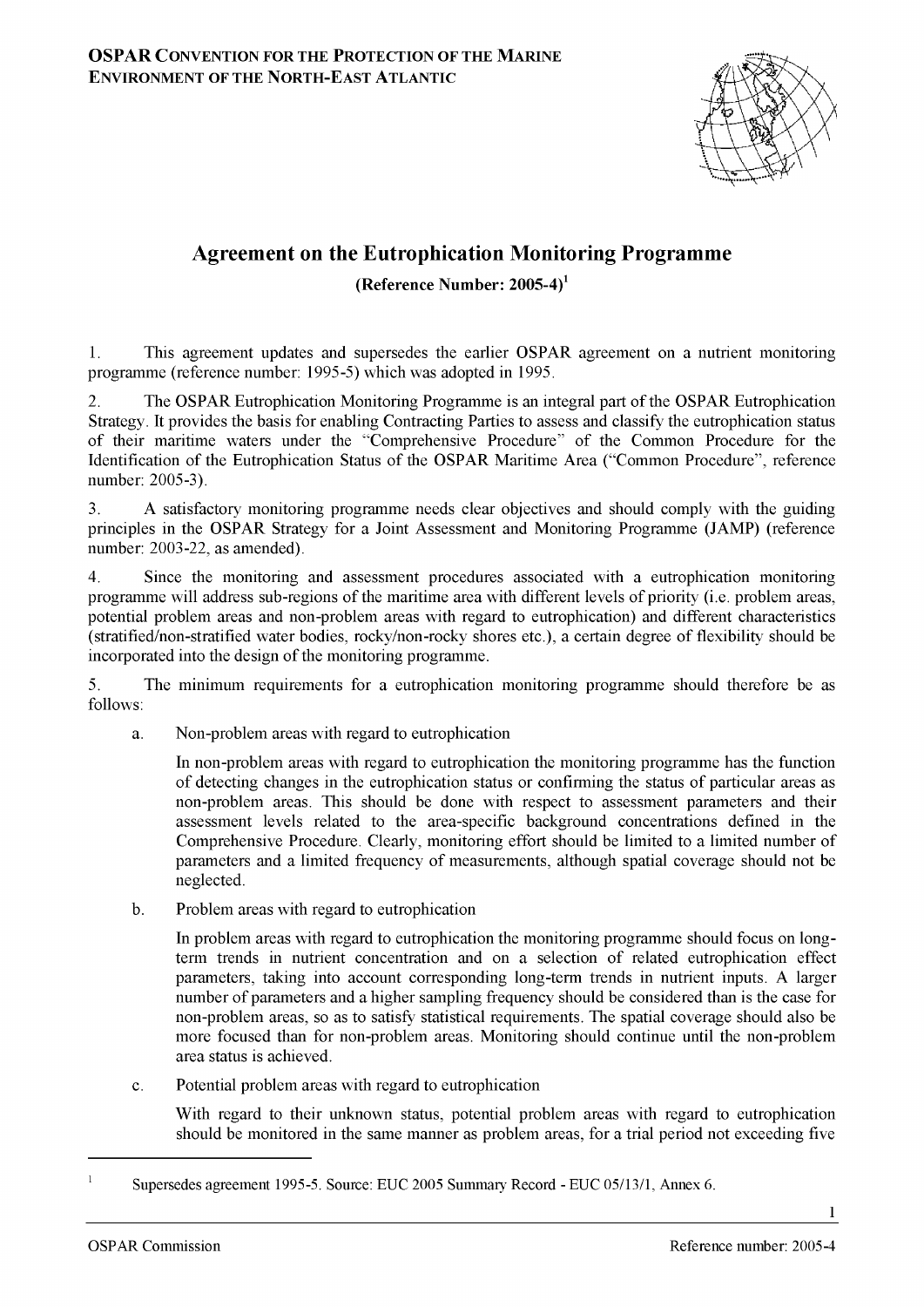

years. This should enable the area to be reclassified as either a problem area or a non-problem area with regard to eutrophication.

<sup>6</sup> . In implementing these minimum monitoring requirements Contracting Parties should focus on those eutrophication effects that are sufficiently closely linked to nutrient enrichment to be of value in indicating the eutrophication status of an area. The eutrophication effects should be selected on the basis of the assessment parameters listed in Table 1 of the Common Procedure.

7. If, following the classification of the maritime area in terms of eutrophication status, sub-regions (based for example on hydrographic characteristics) are identified within an area of particular eutrophication status (i.e. a problem area, a potential problem area or a non-problem area with regard to eutrophication), then the minimum monitoring requirements specified under  $\S$  5 should be applied to each of the sub-regions.

8. The spatial distribution of the monitoring stations should, prior to the establishment of the eutrophication status of the maritime area using the Common Procedure, be commensurate with the anticipated extent of eutrophication in the area under consideration as well as its hydrographic characteristics. Consequently, each Contracting Party should determine the optimum frequency per year and optimum locations for its monitoring stations. Where appropriate, efforts should be coordinated between Contracting Parties.

9. The minimum requirements for a eutrophication monitoring programme are specified in Tables 1 and 2. Contracting Parties should increase the scope and frequency of monitoring as they consider appropriate.

10. The Eutrophication Monitoring Programme forms part of the OSPAR Coordinated Environmental Monitoring Programme (the CEMP - reference number: 2005-5 (latest update)). Contracting Parties shall report the monitoring results for the parameters listed in Tables 1 and 2 in accordance with the arrangements for the CEMP agreed and updated periodically by OSPAR. ICES is currently the OSPAR data centre for marine environmental monitoring data, and according to the agreements of OSPAR, Contracting Parties are obliged to report their monitoring data to ICES by 1 September in the year following the year of monitoring using the agreed formats and should resolve any data processing issues with the ICES data centre.

11. The programmes and procedures for the assessment or classification by each Contracting Party of the eutrophication status of areas within its marine waters is set out in the OSPAR Eutrophication Strategy (reference number: 2003-21) and in the Comprehensive Procedure o f the Common Procedure.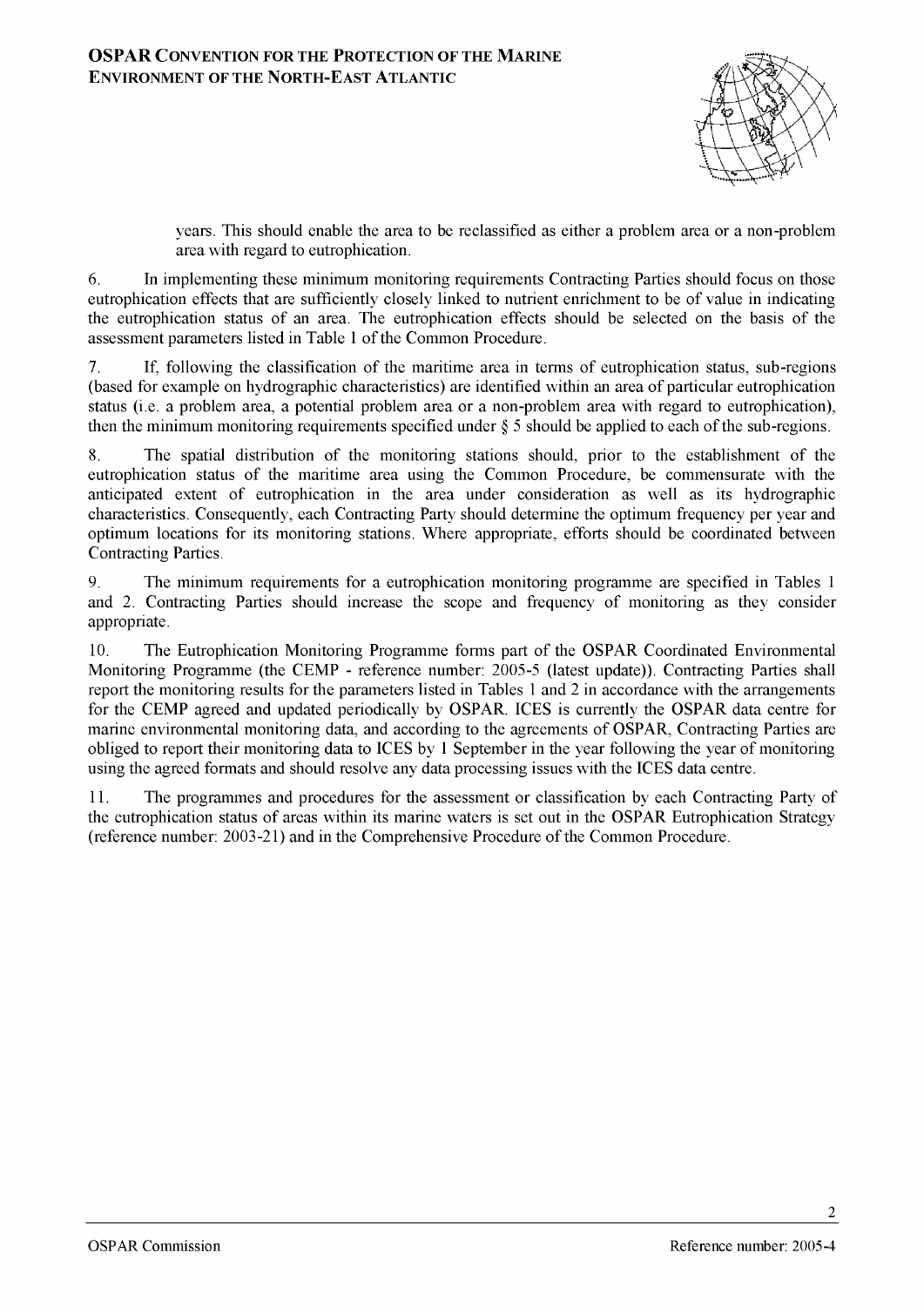

| Nutrient enrichment <sup>1</sup><br>Table 1. |  |
|----------------------------------------------|--|
|----------------------------------------------|--|

|                                        | Non-problem areas                           | Potential problem areas                                                                                          | Problem areas |
|----------------------------------------|---------------------------------------------|------------------------------------------------------------------------------------------------------------------|---------------|
| $NH_4-N^{2,4}(\mu \text{mol } 1^{-1})$ |                                             |                                                                                                                  |               |
| $NO2-N2,4$ (µmol 1 <sup>-1</sup> )     |                                             | $\, + \,$                                                                                                        | $^+$          |
| $NO3-N2,4$ (µmol 1 <sup>-1</sup> )     |                                             | ┿                                                                                                                | +             |
| $PO_4-P^{3,4}(\mu \text{mol } 1^{1})$  |                                             | $^+$                                                                                                             | $^+$          |
| $SiO4-Si4$ (µmol 1 <sup>-1</sup> )     |                                             | ┿                                                                                                                | ┿             |
| Salinity                               |                                             | ┿                                                                                                                | $^+$          |
| Temperature                            |                                             | $^+$                                                                                                             | +             |
| Frequency <sup>5</sup>                 | three years<br>About every<br>during winter | Annually during winter when algal growth is at a minimum and<br>during monitoring of direct and indirect effects |               |

+ Action required

 $\overline{a}$ Action discretionary

1 All parameters should be monitored in conjunction with area-specific ecosystem features.

2 Winter dissolved inorganic nitrogen (DIN) is the sum of NH<sub>4</sub>-N, NO<sub>2</sub>-N and NO<sub>3</sub>-N.

3 Winter dissolved inorganic phosphate (DIP)

4 Monitoring of winter DIN, DIP and Si should be in conjunction with salinity measurements (see Common Procedure, §§ 4.25 and 4.28).

5 Monitoring should include sufficient samples to confirm that the maximum winter nutrient concentration has been determined.

|                                                                              | Non-problem areas | Potential problem areas                                                                | P                        |
|------------------------------------------------------------------------------|-------------------|----------------------------------------------------------------------------------------|--------------------------|
| Phytoplankton<br>chlorophyll $a$ ( $\mu$ g l <sup>-1</sup> )                 |                   | $^+$                                                                                   | $^{+}$                   |
| Phytoplankton indicator<br>species (cells $1^{-1}$ ; species<br>composition) |                   | species composition:<br>$\pm$<br>(genera and<br>nuisance/potentially<br>toxic species) | $^{+}$                   |
| Macrophytes, including<br>macroalgae and                                     |                   | biomass<br>$\pm$                                                                       | $^{+}$<br>$\overline{+}$ |

Table 2. Direct and indirect eutrophication effects<sup>1</sup>

| species (cells 1); species<br>composition)                                      | (genera and<br>nuisance/potentially<br>toxic species)                         | (genera and<br>nuisance/potentially<br>toxic species)<br>TOC and $POC2$<br>$+$                   |
|---------------------------------------------------------------------------------|-------------------------------------------------------------------------------|--------------------------------------------------------------------------------------------------|
| Macrophytes, including<br>macroalgae and<br>angiosperms $3$                     | biomass<br>$^{+}$                                                             | biomass<br>$\,+\,$<br>species composition,<br>$+$<br>coverage, and reduced<br>depth distribution |
| $O_2$ concentration (mg $1^{-1}$ ;<br>including $\%$ O <sub>2</sub> saturation) | $^{+}$                                                                        | $+$                                                                                              |
| (zoo) Benthic communities                                                       | biomass and species<br>$\pm$<br>composition (if time<br>series already exist) | biomass, species<br>$^{+}$<br>composition and<br>eutrophication indicator<br>species             |
| Frequency <sup>4</sup>                                                          | annually during the algal growing season                                      |                                                                                                  |

Problem areas

+ species composition: